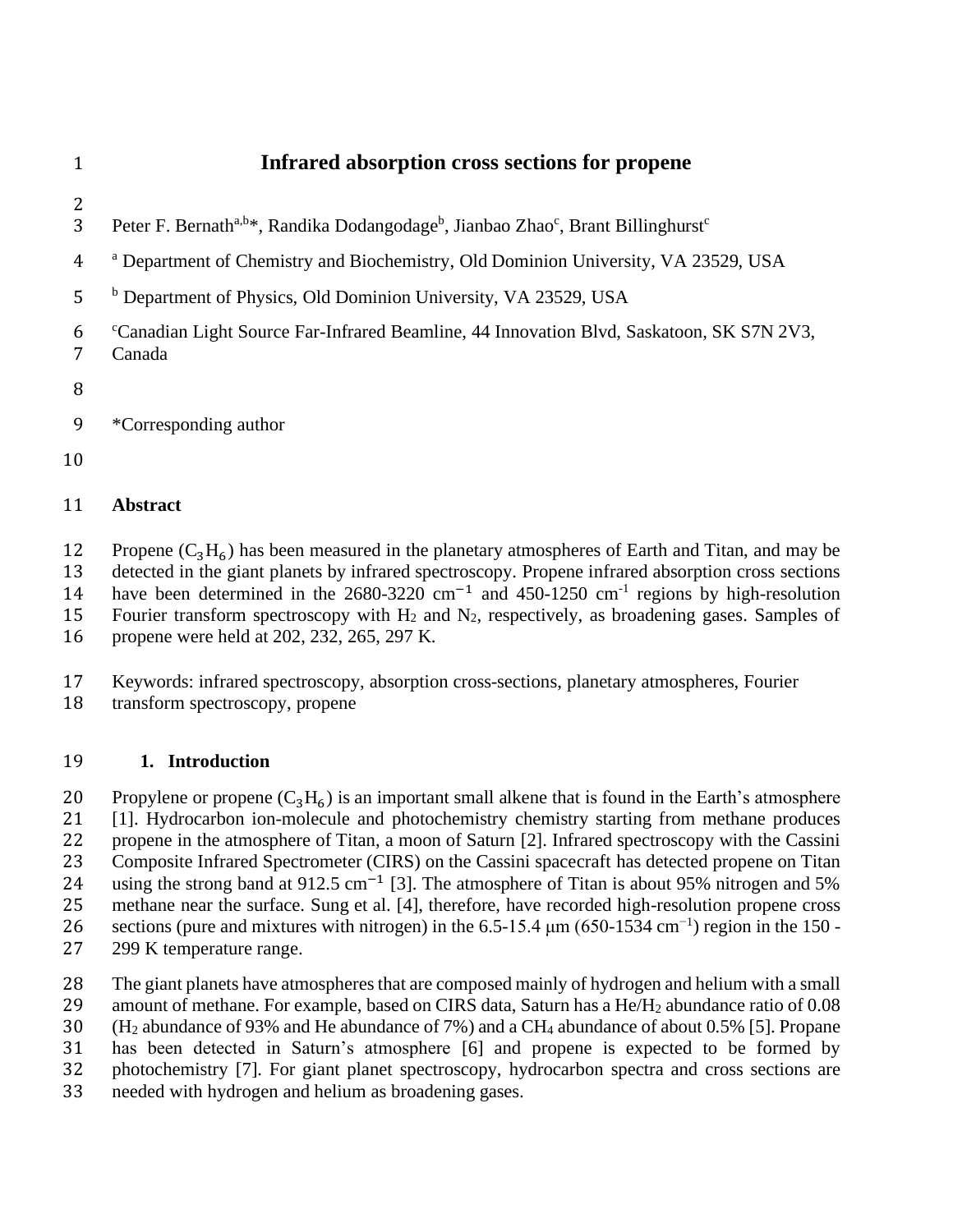In addition to the Sung et al. [4] cross sections, the Pacific Northwest National Laboratory (PNNL)

infrared database has cross sections for propene with 1 atm (760 Torr) of nitrogen at 278, 298 and

323 [K \[8\]](https://www.sciencedirect.com/science/article/pii/S0022407321002314#bib0017) that are now available in HITRA[N \[9\].](https://www.sciencedirect.com/science/article/pii/S0022407321002314#bib0018) Es-sebbar et al. [\[10\]](https://www.sciencedirect.com/science/article/pii/S0022407321002314#bib0019) have published cross sections

in the 400 - 6500 cm<sup>-1</sup> range. Very recently, we obtained high resolution propene cross sections

- [11] at 202, 232, 265, 295 K with helium and nitrogen broadening gas pressures of 10, 30, 100
- Torr in the CH stretching region (2680-3220 cm<sup>-1</sup>). We report here on the corresponding data for 40 propene broadened by hydrogen [11], and on propene broadened by nitrogen in the 500-650  $cm^{-1}$
- region, a spectral region not covered by Sung et al. [4].

# **2. Experimental Method**

43 The experimental procedure used near  $3000 \text{ cm}^{-1}$  is identical to our previous propene measurements in the same spectral region [11]. Infrared absorption spectra of propene, pure and broadened by hydrogen were recorded at the Canadian Light Source (CLS) far-infrared beamline. Propene samples were held in a White-type multiple reflection cell at a path length of 8.63 m (±0.02 m) and at four different temperatures (nominally 202, 232, 266, 293 K) with nominal broadening gas pressures of 10, 30, 100 Torr.

Absorption spectra in this CH stretching region of propene were obtained using a high-resolution

50 Fourier transform spectrometer (Bruker IFS 125HR) with a  $CaF_2$  beamsplitter, an InSb detector<br>51 and a bandpass filter to cover the 2500-3280 cm<sup>-1</sup> region. The spectral resolutions were as reported

and a bandpass filter to cover the  $2500-3280 \text{ cm}^{-1}$  region. The spectral resolutions were as reported

- previously [11].
- 53 Spectra for the band centered around  $575 \text{ cm}^{-1}$  were obtained using a KBr beamsplitter, a Ge:Cu

54 detector in a QMC Instruments cryostat at about 4 K. The  $450-1250$  cm<sup>-1</sup> bandpass was set by the

KBr beamsplitter and windows at the lower end, and by a bandpass filter at the higher end. The

56 nominal temperatures of the samples and pressures of  $N_2$  broadening gas were the same as for the

H2-broadened measurements. For different total pressures, the spectral resolution was varied:

58 0.00096 cm<sup>-1</sup> for the pure sample, 0.003 cm<sup>-1</sup> for 10 Torr, 0.01 cm<sup>-1</sup> for 30 Torr and 0.04 cm<sup>-1</sup> for

 100 Torr. Cross sections for pure samples are not reported in this region because reliable cross sections could not be obtained because of very strong channeling (see below). The detailed

temperatures and pressures are provided in Table 1.

 Propene was added to the cell, and then hydrogen or nitrogen was added until the desired total pressure was obtained. The transmission spectra were converted to cross sections using [12]: 

$$
\sigma(\nu, T) = -\frac{10^4 k_B T}{Pl} \ln \tau(\nu, T)
$$

66 where,  $\tau(v, T)$  is the transmittance at wavenumber  $v$  (cm<sup>-1</sup>) and temperature T (K), P is the 67 pressure of the absorbing gas in pascals (Pa), *l* is the path length in meters (m) and  $k_B$  (1.380649 × 10<sup>-23</sup> J K<sup>-1</sup>) is the Boltzmann constant.  $(1.380649 \times 10^{-23} \text{ J K}^{-1})$  is the Boltzmann constant.

 A wavenumber calibration was applied to the cross sections broadened by hydrogen in the CH stretching region. For the calibration, the pure spectrum at room temperature was compared to the corresponding calibrated spectrum recorded previously [11] and a calibration factor of 72 0.999999380 (corresponding to a shift of about  $-0.0018$  cm<sup>-1</sup>) was applied to all spectra. The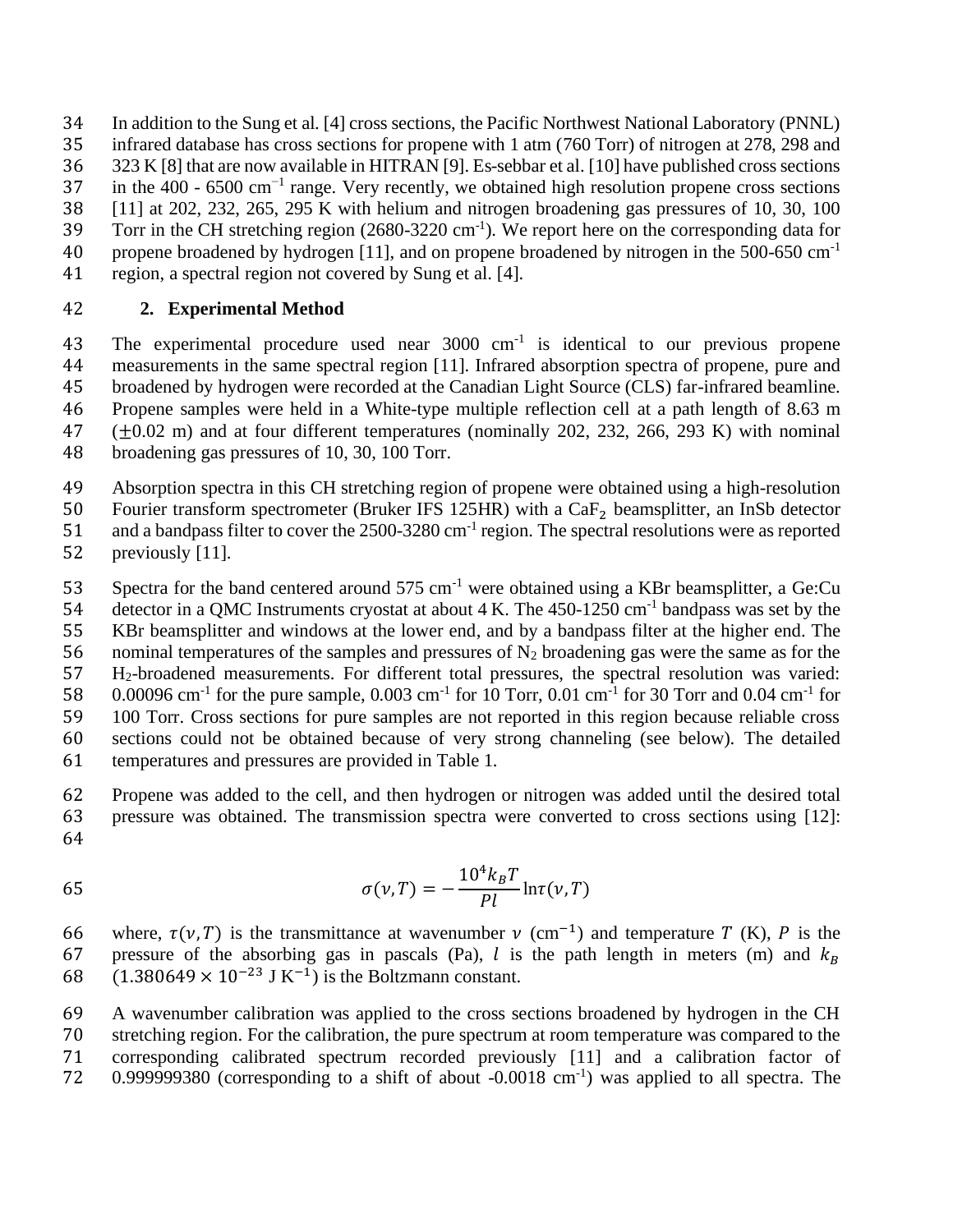73 calibrated wavenumber scale has an accuracy of about  $0.0002 \text{ cm}^{-1}$ . No calibration was required 74 for the spectra broadened by  $N_2$ .

The spectra recorded in the  $450-1250$  cm<sup>-1</sup> region suffered from considerable channeling (sinusoidal fringing). The fringes were reduced using interactive software at the Canadian Light Source that first isolates the fringes in the interferogram. The fringes are then Fourier transformed to create a correction spectrum which is divided into the observed spectrum to reduce the fringing. However, the spectra for a total pressure of 10 Torr of nitrogen and propene (in particular) still have substantial residual fringing. The cross sections for pure samples were not satisfactory and are not reported. 82 The main target was the relatively weak band at  $576 \text{ cm}^{-1}$  so a high pressure was used to improve

- 83 the spectra. As a result, a few of the spectra of the stronger band near  $912 \text{ cm}^{-1}$  were saturated and
- 84 the cross sections are not reliable. All of the spectra for 100 Torr total pressure of nitrogen and
- 85 propene had saturated Q-branches near  $912 \text{ cm}^{-1}$ . In addition, two other spectra, 10 Torr at 232 K
- 86 and 265 K, were saturated in the same region, and the 10 Torr 265 K spectrum was also saturated
- 87 near  $893.94 \text{ cm}^{-1}$ .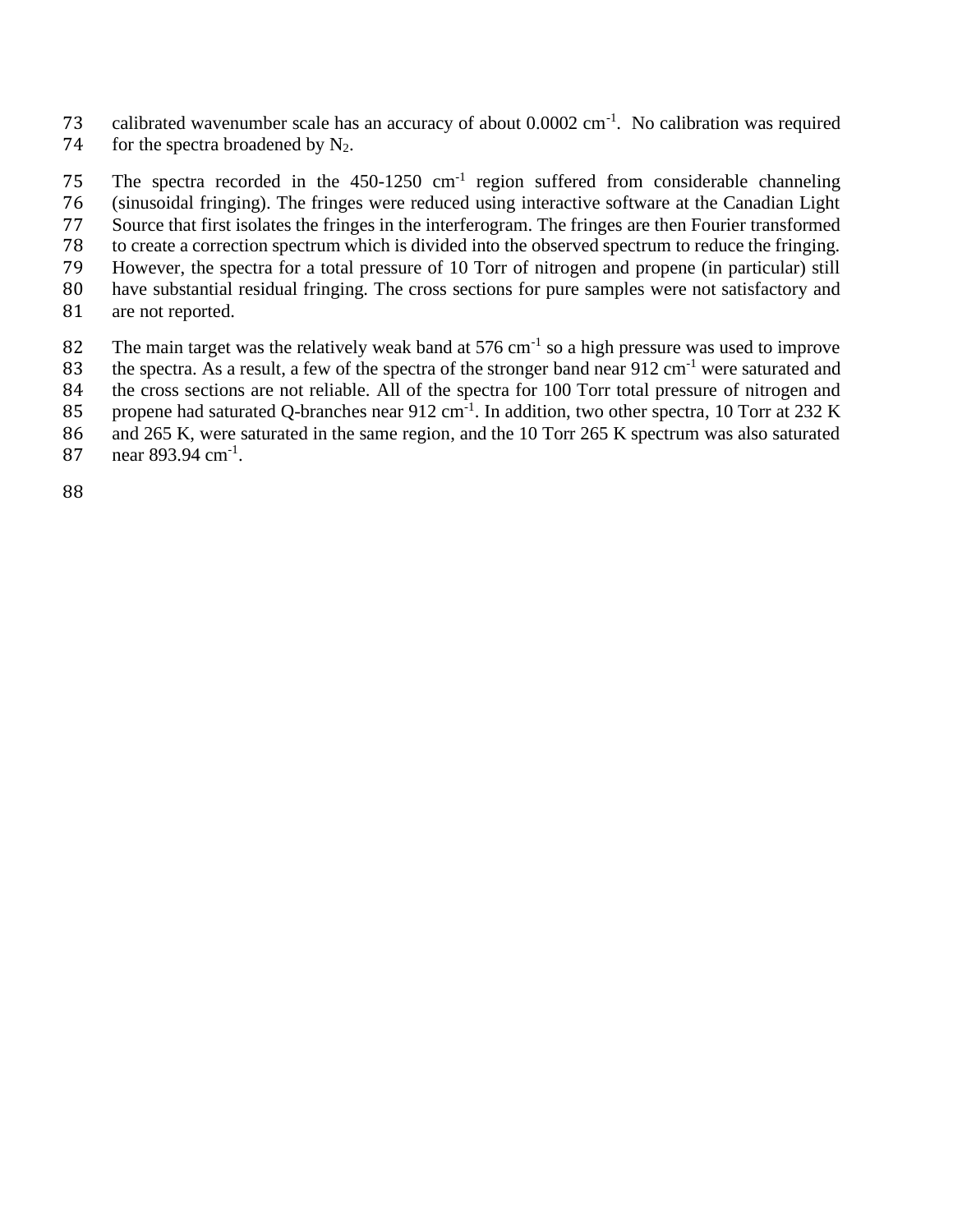| 202 K       |                    |                  | 232 K       |                    |                 |
|-------------|--------------------|------------------|-------------|--------------------|-----------------|
| Temp $(K)$  | propene<br>(mTorr) | Total (Torr)     | Temp<br>(K) | propene<br>(mTorr) | Total<br>(Torr) |
| 202.15      | 258.7              | 10.3             | 232.15      | 352.1              | 10.0            |
| 202.05      | 249.4              | 30.4             | 232.15      | 314.1              | 30.3            |
| 202.05      | 247.6              | 100.3            | 232.15      | 341.4              | 100.4           |
| 265 K       |                    |                  | 297 K       |                    |                 |
| 265.05      | 409.6              | 10.0             | 297.15      | 484.3              | 10.09           |
| 265.05      | 448.5              | 30.8             | 297.25      | 594.5              | 30.0            |
| 265.05      | 481.0              | 100.2            | 297.35      | 506.8              | 100.0           |
| Pure Sample |                    |                  |             |                    |                 |
| Temp $(K)$  | propene<br>(mTorr) | Total<br>(mTorr) |             |                    |                 |
| 202.15      | 260.0              | 260.0            |             |                    |                 |
| 232.15      | 353.5              | 353.5            |             |                    |                 |
| 265.15      | 411.8              | 411.8            |             |                    |                 |
| 297.85      | 488.0              | 488.0            |             |                    |                 |
| With        |                    |                  |             |                    |                 |
| Nitrogen    |                    |                  |             |                    |                 |
| 202 K       |                    |                  | 232 K       |                    |                 |
| Temp $(K)$  | propene<br>(mTorr) | Total (Torr)     | Temp<br>(K) | propene<br>(mTorr) | Total<br>(Torr) |
| 201.75      | 59.5               | 9.939            | 232.05      | 75.3               | 10.3            |
| 201.75      | 81.9               | 30.2             | 232.05      | 100.6              | 30.7            |
| 201.75      | 105.2              | 100.4            | 232.05      | 139                | 100.1           |
| 265 K       |                    |                  | 295 K       |                    |                 |
| 265.25      | 96.8               | 10.2             | 294.35      | 103.7              | 10              |
| 265.25      | 119.2              | 30.1             | 294.35      | 128.5              | 31.2            |
| 265.25      | 148.6              | 100              | 294.35      | 153.9              | 100.2           |

89 Table 1: Experimental conditions for each spectrum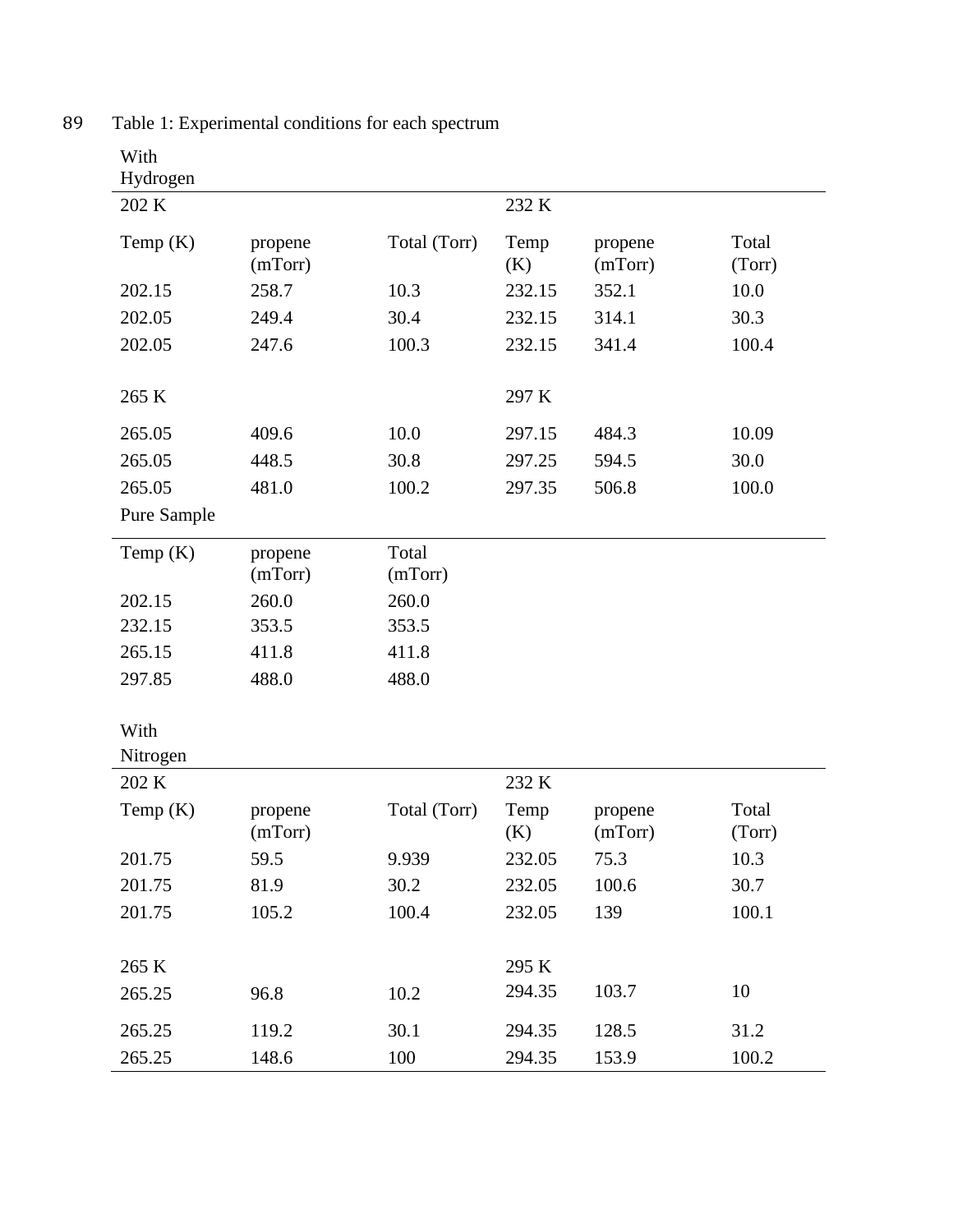#### **Results and discussion**

 The 28 cross section files are available as supplementary data and can also be obtained from MoLLIST (Molecular Line Lists. Intensities and SpecTra) [13] website [http://bernath.uwaterloo.ca/molecularlists.php.](http://bernath.uwaterloo.ca/molecularlists.php) The cross section values should be multiplied by  $10^{-18}$  and the units are cm<sup>2</sup>/molecule.

 The integrated areas of strong fundamental bands in the absorption cross sections are approximately constant independent of temperature, e.g. [14]. Our cross sections in the CH 97 stretching region were integrated in the  $2675 - 3210$  cm<sup>-1</sup> wavenumber region and compared with the corresponding integrated areas of the PNNL cross sections [8]. Our cross-sections range from 99 16.49x10<sup>-18</sup> to 16.94x10<sup>-18</sup> cm/molecule with an average value of 16.76x10<sup>-18</sup> cm/molecule and a 100 standard deviation of  $0.12x10^{-18}$  cm/molecule. The PNNL database provides composite spectra at temperatures 278, 298, and 323 K [13] with areas that range from  $16.80 \times 10^{-18}$  to 102 16.82 × 10<sup>-18</sup> cm/molecule with an average value of  $16.82 \times 10^{-18}$  cm/molecule. The PNNL integrated area average differs by 0.36 % from our work.

- Although the cross sections broadened by nitrogen are focused on the band centered around 575
- cm<sup>-1</sup>, the spectra include the entire 450-1250 cm<sup>-1</sup> range (Figure 1) and cover the 800-1100 cm<sup>-1</sup>
- 106 region. Integrated areas in the 800-1100 cm<sup>-1</sup> region were compared with Sung et al. [4] and PNNL, and are given in Table 2.



 **Figure 1**. Overview of the propene cross sections at low wavenumbers with 105 mTorr of 110 propene and a pressure of 100 Torr of  $N_2$  at 202 K.

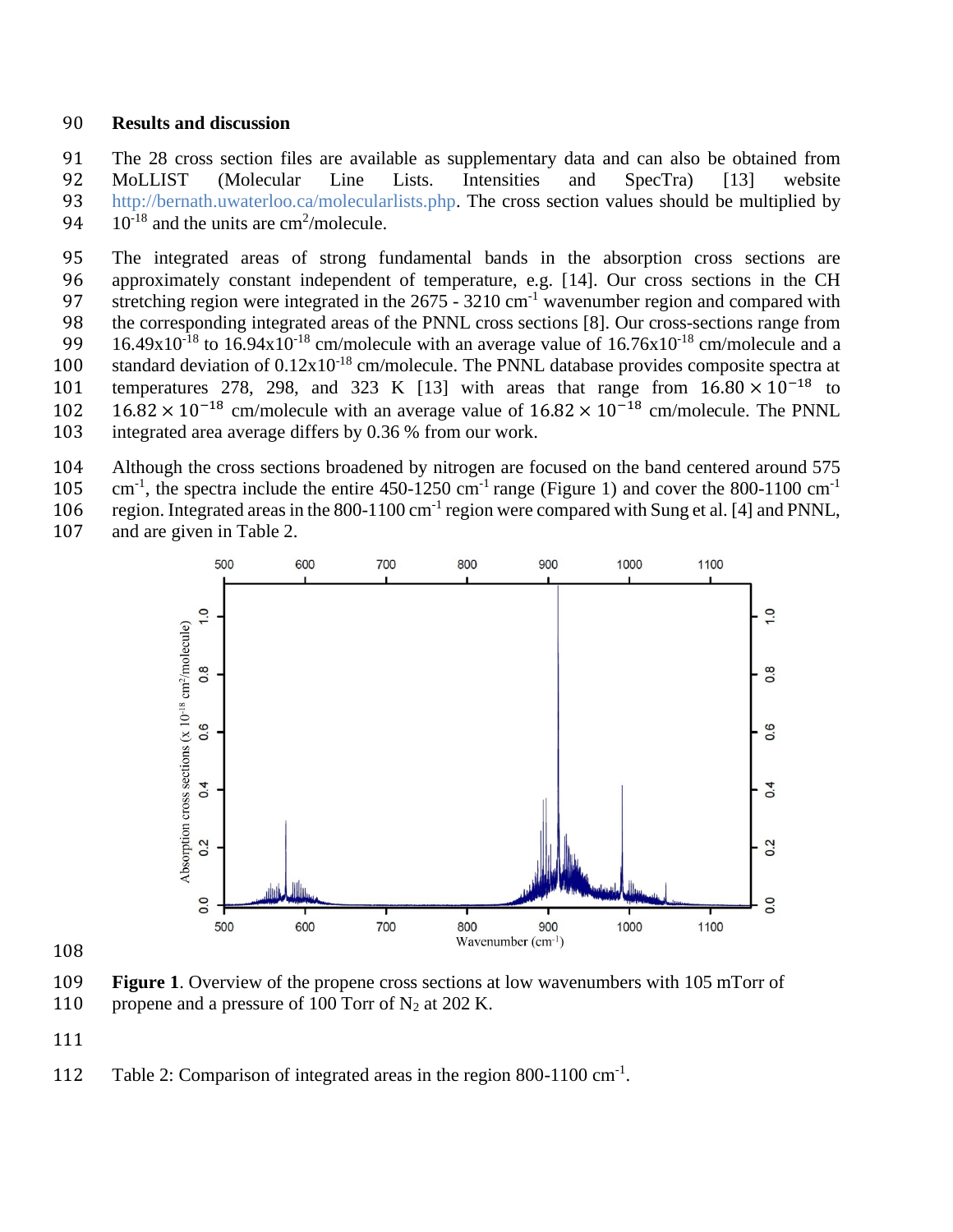| Source                              | Integrated area $(x 10^{-18}$ cm/molecule) |
|-------------------------------------|--------------------------------------------|
| JPL <sup>a</sup> at 298 K and 296 K | 8.79                                       |
| PNNL at 298 K                       | 9.65                                       |
| This work at $294.35 \text{ K}$     | $9.12^{b}$                                 |
| <b>JPL</b> at 270 K                 | 8.93                                       |
| This work at 265.25 K               | $8.64^{\rm a}$                             |
| JPL at 230 K                        | 9.21                                       |
| This work at 232.05 K               | 9.16 <sup>a</sup>                          |

 $a$ JPL (Ref. [4])

<sup>b</sup>Average integrated area of the three total pressures is given.

113

114

115 Fig. 2 shows the expected pressure broadening of propene lines by hydrogen near  $2850 \text{ cm}^{-1}$ .

116 Figure 3 is a similar figure for broadening by  $N_2$  near 600 cm<sup>-1</sup>.

117 The estimated accuracy of the PNNL cross sections is 3.2% based on independent measurements

118 [8]. We estimate therefore that our cross sections in the CH stretching region have similar errors

119 of about 4% by comparison with PNNL. The cross sections, however, for the band at  $576 \text{ cm}^{-1}$  are

120 less accurate. Based on Table 2, the accuracy is a little better than about 10 %.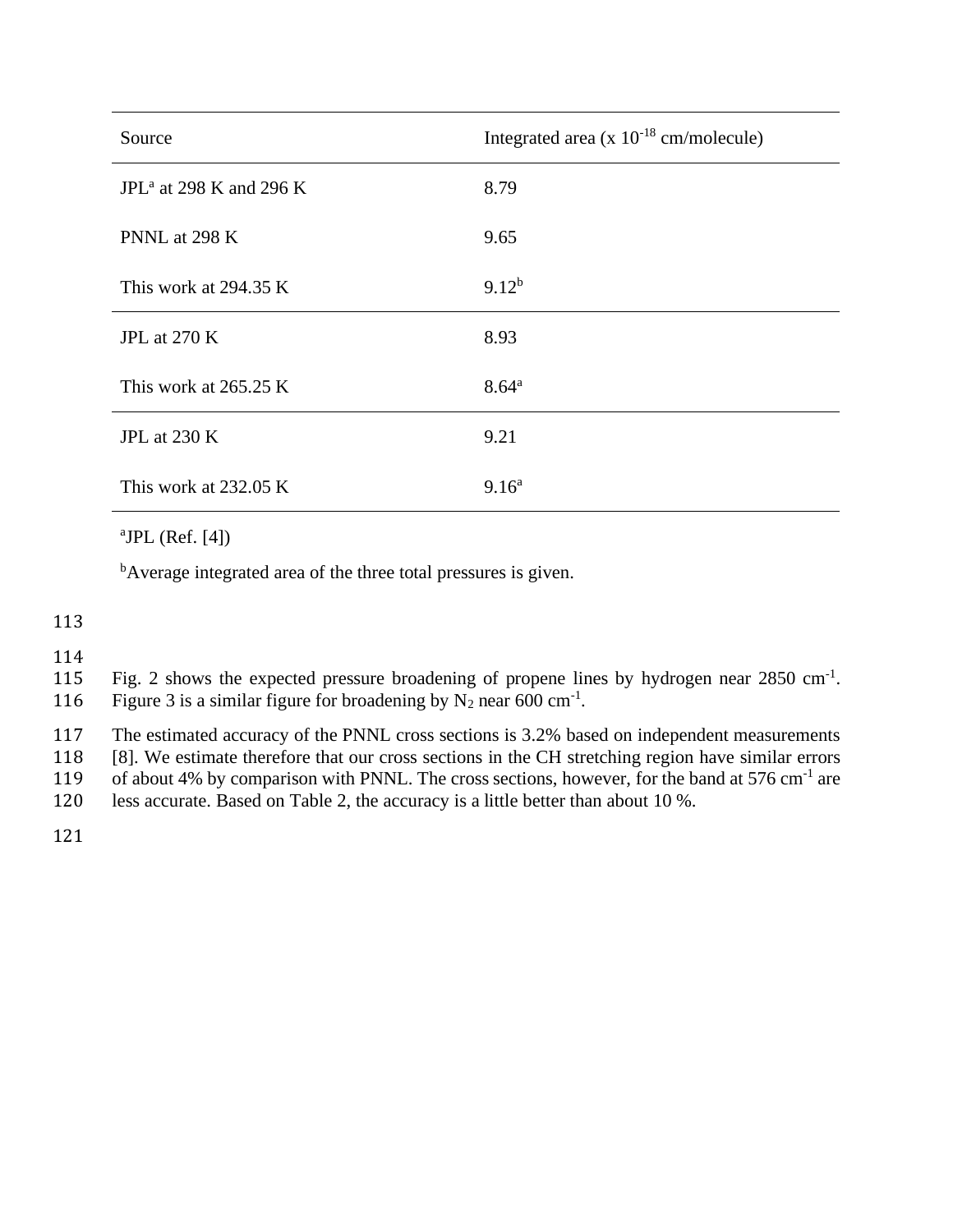

122

**Figure 2.** Absorption cross sections of propene broadened by hydrogen at different total pressures at 297 K. (Black = 10 Torr, Blue = 30 Torr, Red = 100 Torr)

pressures at 297 K. (Black = 10 Torr, Blue = 30 Torr, Red = 100 Torr)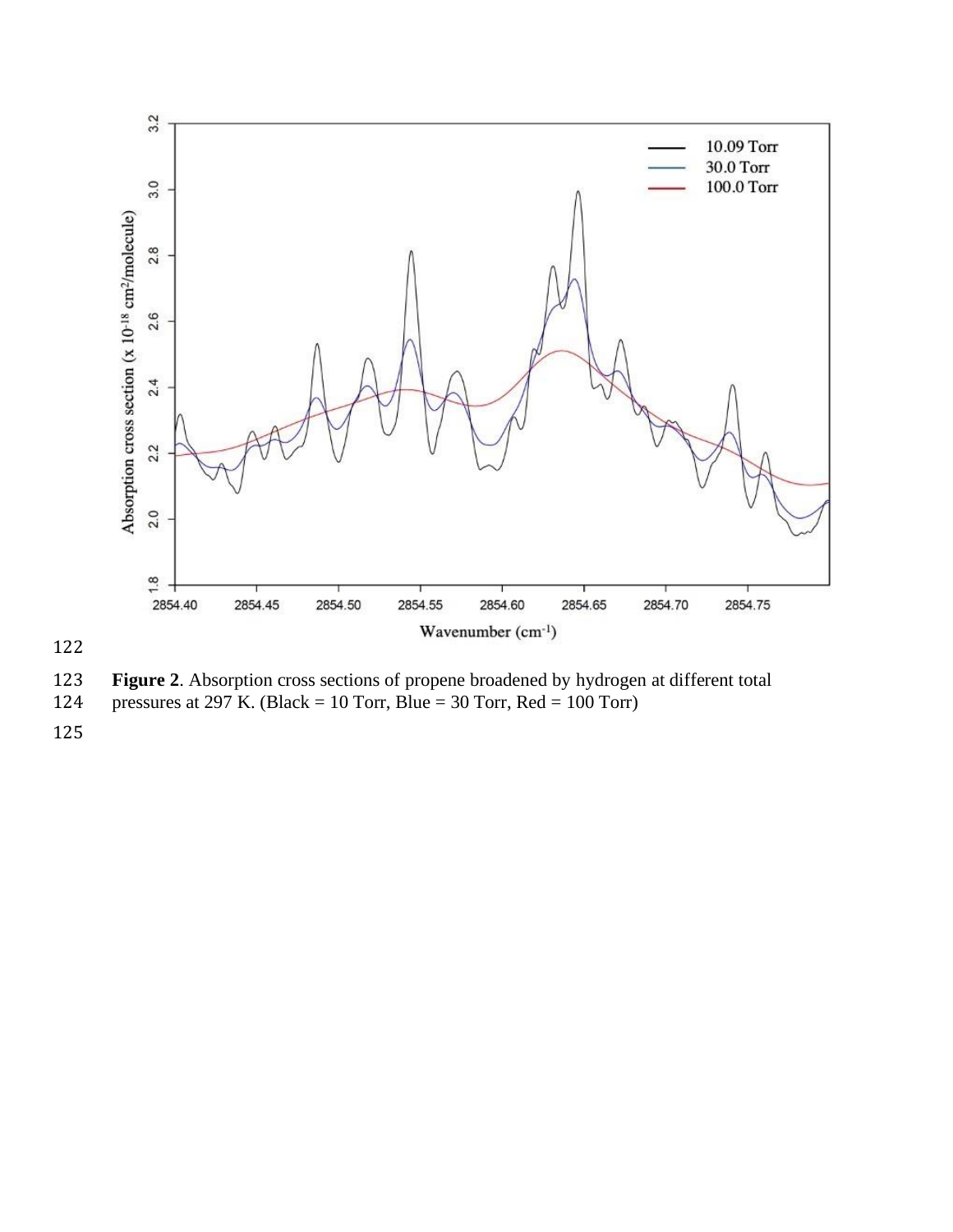



 **Figure 3**. Absorption cross sections of propene broadened by nitrogen at different total pressures at 202 K. (Green = 10 Torr, Blue = 30 Torr, Red = 100 Torr)

- 
- 

### **Conclusion**

High resolution absorption cross sections of propene in the 2680 - 3220 cm<sup>-1</sup> region using hydrogen as a broadening gas and in the  $500-650$  cm<sup>-1</sup> region using nitrogen as a broadening gas

have been determined. Sample temperatures ranged from 202 K to 297 K. These low temperature

cross sections are expected to be useful in the detection of propene in the atmospheres of giant

planets and Titan.

### **Acknowledgements**

- The NASA Outer Planets Research and Planetary Data Archiving and Restoration Tools program
- (PDART) provided funding (80NSSC19K0417). This research was performed at the Canadian
- Light Source, which is supported by the Canada Foundation for Innovation, Natural Sciences and
- Engineering Research Council of Canada, the University of Saskatchewan, the government of
- Saskatchewan, Western Economic Diversification Canada, the National Research Council
- Canada, and the Canadian of Health Research.
- 
- 
-